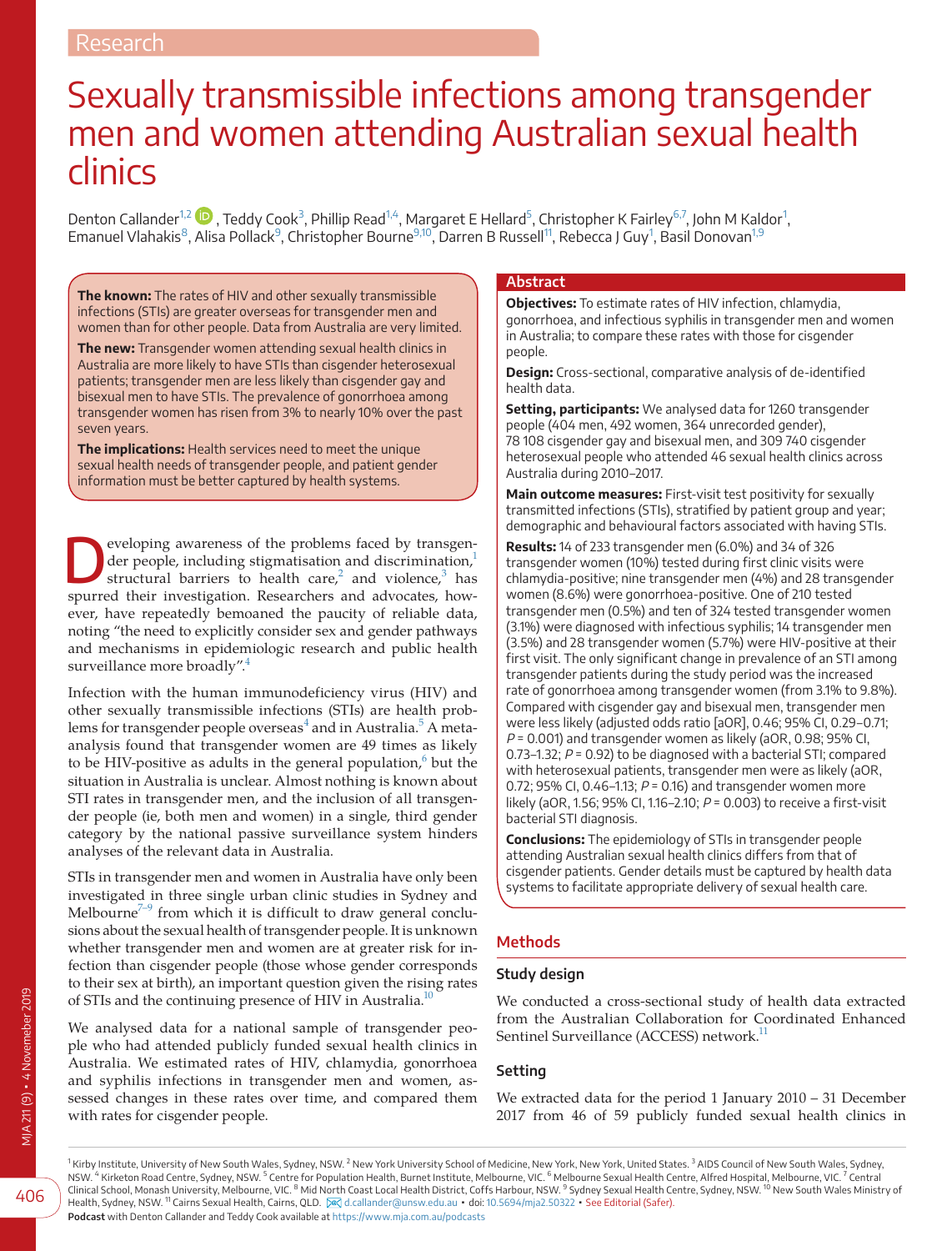Australia: 33 in New South Wales, seven in Queensland, two in the Northern Territory, and one each in Western Australia, Victoria, South Australia, and the Australian Capital Territory. Twenty clinics were located in major cities, 22 in regional areas, and four in remote parts of the country. Data from the nine other sexual health clinics participating in ACCESS could not be analysed because transgender patients were not separately identified in their data systems.

### **Participants**

Patients were classified as transgender men, transgender women, cisgender gay and bisexual men, and cisgender heterosexual people (men and women combined). Each patient had no more than one record at a clinic, but they could have several records if they had attended more than one clinic. ACCESS employed a process of data linkage that relied on non-reversible alphanumeric keys based on unique patient details (eg, name) to link patient records from different clinics. This process of anonymous linkage could account for slight variations in details (eg, differences in names such as "Bill" and "William") but not necessarily for deliberate attempts to obscure identity (eg,  $p$ seudonyms). $^{11}$  $^{11}$  $^{11}$ 

#### **Variables**

For each consultation, the following data were extracted: date of clinic visit; and patient age, sex/gender, home postcode (urban or non-urban<sup>12</sup>), country of birth (Australia or overseas), HIV status, and Indigenous status.

We extracted test and diagnosis data for chlamydia, gonorrhoea, syphilis, and HIV infections. For chlamydia and gonorrhoea, results were categorised by anatomic site (any/all, urogenital, anorectal, pharyngeal) and cases were identified by positive test results; infectious syphilis (primary, secondary, early latent [less than 2 years]) was identified by clinical diagnosis, because interpreting test results is difficult without knowing the clinical context. New HIV infection cases were identified from test results; existing cases were identified by self-reported HIV status or current HIV-related care.

Sexual health clinics in Australia often collect behavioural risk data that we extracted when available: injecting drug use, sex work, condom use, sexual partner numbers, and gender of partners during the 12 months preceding a consultation.

#### **Statistical analysis**

We report descriptive summary analyses of demographic and behavioural characteristics based on each patient's first visit to a sexual health clinic; differences between groups were assessed in  $\chi^2$  tests. First-test positivity for an STI was defined as the proportion of patients with positive results at their first clinical visit, using anonymous linkage to more accurately identify initial consultations.<sup>11</sup> First-test positivity is useful for estimating the prevalence of STIs among clinic patients; by focusing on individuals, it reduces the effects on estimates of clinical engagement and repeat testing.<sup>13</sup>

Differences between patient groups in rates of test positivity were assessed by univariate logistic regression. First-test positivity was stratified by 2-year periods because of small numbers in some groups, and temporal changes assessed in Wilcoxon rank-sum tests. As each first clinical encounter was assigned to the period in which it took place, each patient contributed one data point during the study period.

To assess factors associated with STIs, test results for first visits were combined in the single category of "bacterial STI infection" as the outcome variable in a multiple logistic regression; demographic and behavioural variables were included in the model if the associated unadjusted  $P \leq 0.10$ . We conducted two multivariable analyses: the first assessed factors associated with infection in transgender patients; the second also included transgender status as a predictor variable. This analysis was not conducted for HIV infections because the number of positive test results was low. All analyses were conducted in Stata 14.0 (StataCorp); *P* < 0.05 was deemed statistically significant.

#### **Ethics**

ACCESS was reviewed and approved by the human research ethics committees of the Alfred Hospital, Melbourne (reference, 248/17), the Menzies School of Health, Darwin (reference, 08/047), and, representing the interests of LGBTQI+ people, the AIDS Councils of New South Wales (reference, 2015/14) and Victoria (reference, VAC REP 15/003).

#### **Results**

#### **Participants**

During 2010–2017, 389 108 people attended the 46 sexual health clinics; 5852 (1.5%) had visited more than one clinic, and their records were collapsed to identify their first visits. A total of 1260 people (0.32%) were recorded as transgender: 404 transgender men (32%), 492 transgender women (39%), and 364 patients for whom gender details were not recorded (29%; excluded from our comparative analyses). Data were also captured for 78 108 cisgender gay and bisexual men (20.1% of the sample) and 309 740 cisgender heterosexual people (79.6%). As condom use and sexual partner data were recorded for only 15% of transgender patients, these variables are not reported and were excluded from our analyses [\(Box 1\)](#page-2-0).

The proportion of patients identified as transgender increased slightly from 0.39% (244 of 61 370) in 2010 to 0.56% in 2017 (472 of 83 898; *P* < 0.001), with the increase greatest during 2014–2017 (data not shown). The proportion of patients identified as transgender but without further gender details declined from 28.3% in 2010 (69 of 244) to 20.3% in 2017 (96 of 472; *P* = 0.017), although this change was not consistent (data not shown).

#### **Prevalence of sexually transmitted infections**

#### **Chlamydia**

At their first visits, 233 transgender men (58%) and 326 transgender women (66%) were tested for chlamydia  $(P = 0.008)$ . Fourteen transgender men (6%) and 34 transgender women (10%;  $P = 0.10$ ) were diagnosed with chlamydia; 5462 of 71 414 tested cisgender gay and bisexual men (7.6%) and 20 676 of 192 101 tested cisgender heterosexual patients (10.8%) were positive for chlamydia (Supporting Information, table 1; [Box 2](#page-2-1)). The rates of chlamydia positivity in transgender men (odds ratio [OR], 0.77; 95% confidence interval [CI], 0.44–1.33; *P* = 0.35) and transgender women (OR, 1.04; 95% CI, 0.86–1.27;  $P = 0.67$ ) were not statistically significantly different from that for cisgender gay and bisexual men. The prevalence of chlamydia positivity was lower among transgender men than among cisgender heterosexual patients (OR, 0.73; 95% CI, 0.56–0.95;  $P = 0.021$ ) but the rates for transgender women and heterosexual patients were similar (OR, 0.91; 95% CI, 0.80–1.04;  $P = 0.15$ ). The frequency of infections at each anatomic site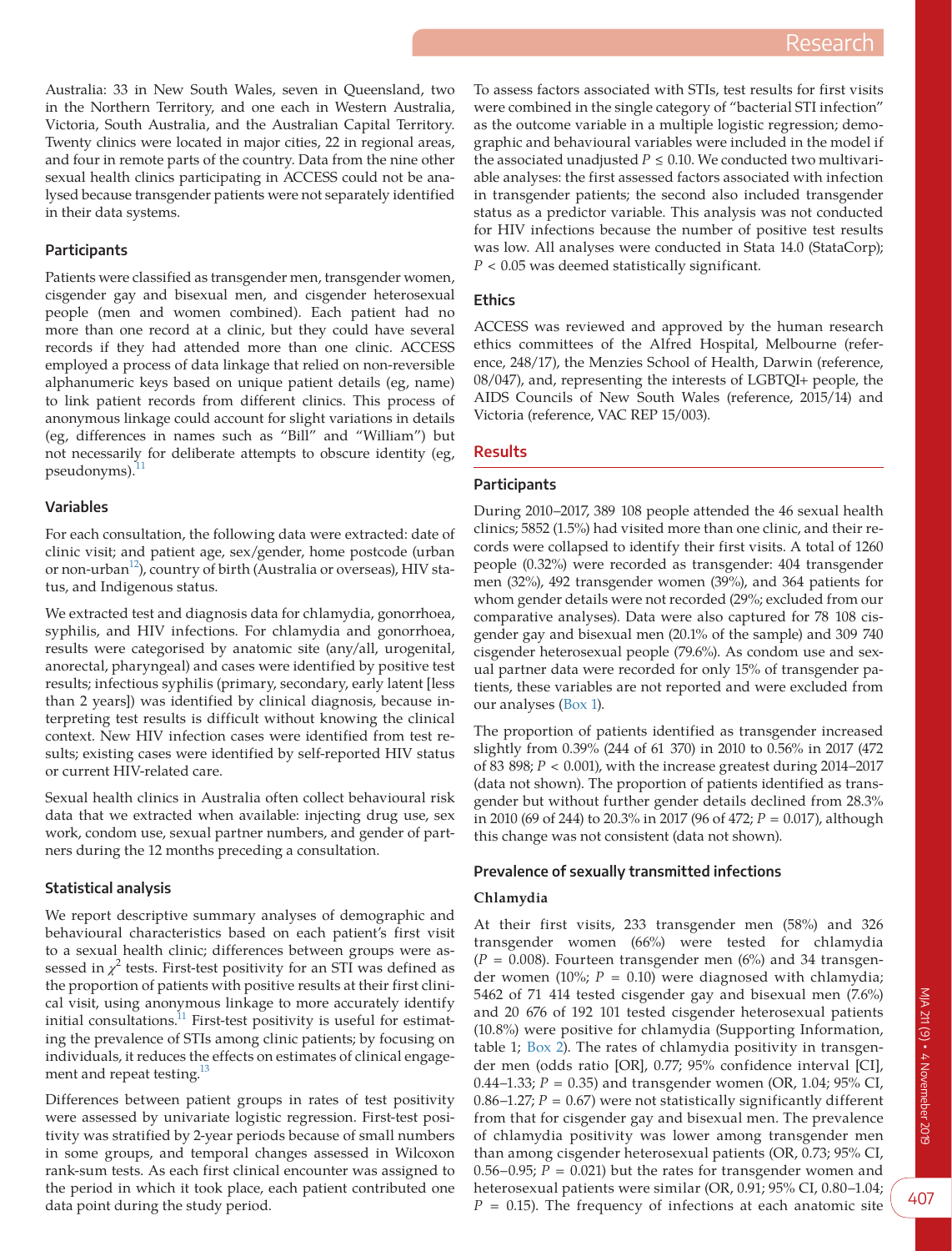<span id="page-2-0"></span>1 Demographic and behavioural characteristics of 1260 transgender and 387 848 cisgender people who attended 46 Australian sexual **health clinics, 2010–2017, by transgender status and sexual orientation (cisgender only)**

|                                                           |             | Transgender people | Cisgender people    |                         |                               |
|-----------------------------------------------------------|-------------|--------------------|---------------------|-------------------------|-------------------------------|
| Characteristic*                                           | Men         | Women              | Gender not recorded | Gay and bisexual<br>men | Heterosexual men<br>and women |
| Number of people                                          | 404         | 492                | 364                 | 78108                   | 309740                        |
| Age at first visit (years),<br>median (IQR)               | $29(22-40)$ | $29(24-40)$        | $32(27-38)$         | $31(26-41)$             | $28(23-36)$                   |
| Born in Australia                                         | 305 (78%)   | 281 (61%)          | 154 (44%)           | 45 194 (59.0%)          | 163 738 (53.6%)               |
| Urban postcode                                            | 185 (48%)   | 294 (65%)          | 297 (97%)           | 63731 (88.8%)           | 201471 (72.2%)                |
| <b>Aboriginal or Torres Strait</b><br>Islander Australian | 29 (17%)    | 35 (13%)           | $12(3.3\%)$         | 1388 (2.2%)             | 14 831 (6.9%)                 |
| Injecting drug use <sup>†</sup>                           | 12 (3.4%)   | 28 (6.5%)          | 26 (7.1%)           | 3371 (4.4%)             | 7695 (2.6%)                   |
| Sex work ${}^{\intercal}$                                 | 55 (14%)    | 153 (33%)          | 195 (54%)           | 6542 (8.4%)             | 27 372 (8.8%)                 |

IQR = interquartile range. \* Missing data: age, 31 (0.01%); country of birth, 5792 (1.5%); home postcode, 37 217 (9.6%); Indigenous status, 111 051 (29%); injecting drug use, 17 456 (4.5%). †Reported at any point during the study period. ◆

was higher for transgender women than for transgender men, as was the proportion of anorectal infections (Supporting Information, table 1).

The rate of first-test chlamydia positivity was statistically stable between 2010–2011 and 2016–2017 for both transgender men (*P* = 0.39) and women ( $P = 0.06$ ). Among patients attending a sexual health clinic for the first time, chlamydia positivity increased among cisgender gay and bisexual men (from 5.6% in 2010–2011 to 9.7% in 2016–2017; *P* < 0.001) and was stable among cisgender heterosexual patients  $(P = 0.09)$  [\(Box 3](#page-3-0); Supporting Information, table 2).

#### **Gonorrhoea**

At their first visits, 233 transgender men (58%) and 326 transgender women (66%) were tested for gonorrhoea ( $P = 0.008$ ). Nine transgender men (4%) and 28 transgender women (8.6%;  $P = 0.027$ ) were diagnosed with gonorrhoea; 6162 of 71 414 tested cisgender gay and bisexual men (8.63%) and 4771 of 192 101 tested cisgender heterosexual patients (2.48%) were positive for gonorrhoea (Supporting Information, table 1; [Box 2](#page-2-1)). The rate of first-visit gonorrhoea positivity was lower among transgender men than among cisgender gay and bisexual men (OR, 0.51; 95% CI, 0.36–0.74;  $P < 0.001$ ) but similar to that for cisgender heterosexual patients (OR, 1.25; 95% CI, 0.90–1.75; *P* = 0.19); the rate for transgender women was similar to that of cisgender gay and bisexual men (OR, 1.16; 95% CI, 0.96–1.40; *P* = 0.12) but higher than for cisgender heterosexual patients (OR, 1.50; 95% CI, 1.31–1.72; *P* < 0.001). [Correction added on 3 September 2019, after first online publication: The rate of first-visit gonorrhea positivity for transgender women was erroneously noted as lower than the rate for cisgender heterosexual patients and has been corrected.] The frequencies and proportions of anorectal and pharyngeal infections were higher for transgender women than for transgender men (Supporting Information, table 1).

The rate of first-visit gonorrhoea positivity in transgender women increased from 3.1% in 2010–2011 to 9.8% in 2016–2017  $(P = 0.011)$  but was stable for transgender men  $(P = 1.0)$ . Among patients attending a sexual clinic for the first time, gonorrhoea positivity increased among cisgender gay and bisexual men (from 5.1% in 2010–2011 to 11.5% in 2016–2017; *P* < 0.001) and cisgender heterosexual patients (from 2.11% to 3.01%; *P* < 0.001) ([Box 3;](#page-3-0) Supporting Information, table 2).

<span id="page-2-1"></span>



#### **Infectious syphilis**

At their first visits, 210 transgender men (52%) and 324 transgender women (66%) were tested for syphilis ( $P < 0.001$ ). One transgender man (0.5%) and ten transgender women (3.1%;  $P = 0.038$ ) were diagnosed with infectious syphilis; 1186 of 48 347 tested gay and bisexual men (2.4%) and 406 of 120 813 tested cisgender heterosexual patients (0.34%) had diagnoses of syphilis (Supporting Information, table 1; [Box 2\)](#page-2-1). The syphilis rates for transgender men (OR, 0.19; 95% CI, 0.03–1.36; *P* = 0.10) and transgender women (OR, 1.13; 95% CI, 0.82–1.54; *P* = 0.46) were not significantly different from that for cisgender gay and bisexual men. Rates of syphilis diagnoses were similar for transgender men and cisgender heterosexual patients (OR, 1.19; 95% CI, 0.46– 3.19;  $P = 0.73$ ), but the rate for transgender women was higher (OR, 9.44; 95% CI, 4.99–17.9; *P* < 0.001).

The rate of infectious syphilis diagnoses was stable between 2010–2011 and 2016–2017 for both transgender men ( $P = 0.07$ ) and women  $(P = 0.80)$ ; it increased among cisgender gay and bisexual men (from 1.90% in 2010–2011 to 2.71% in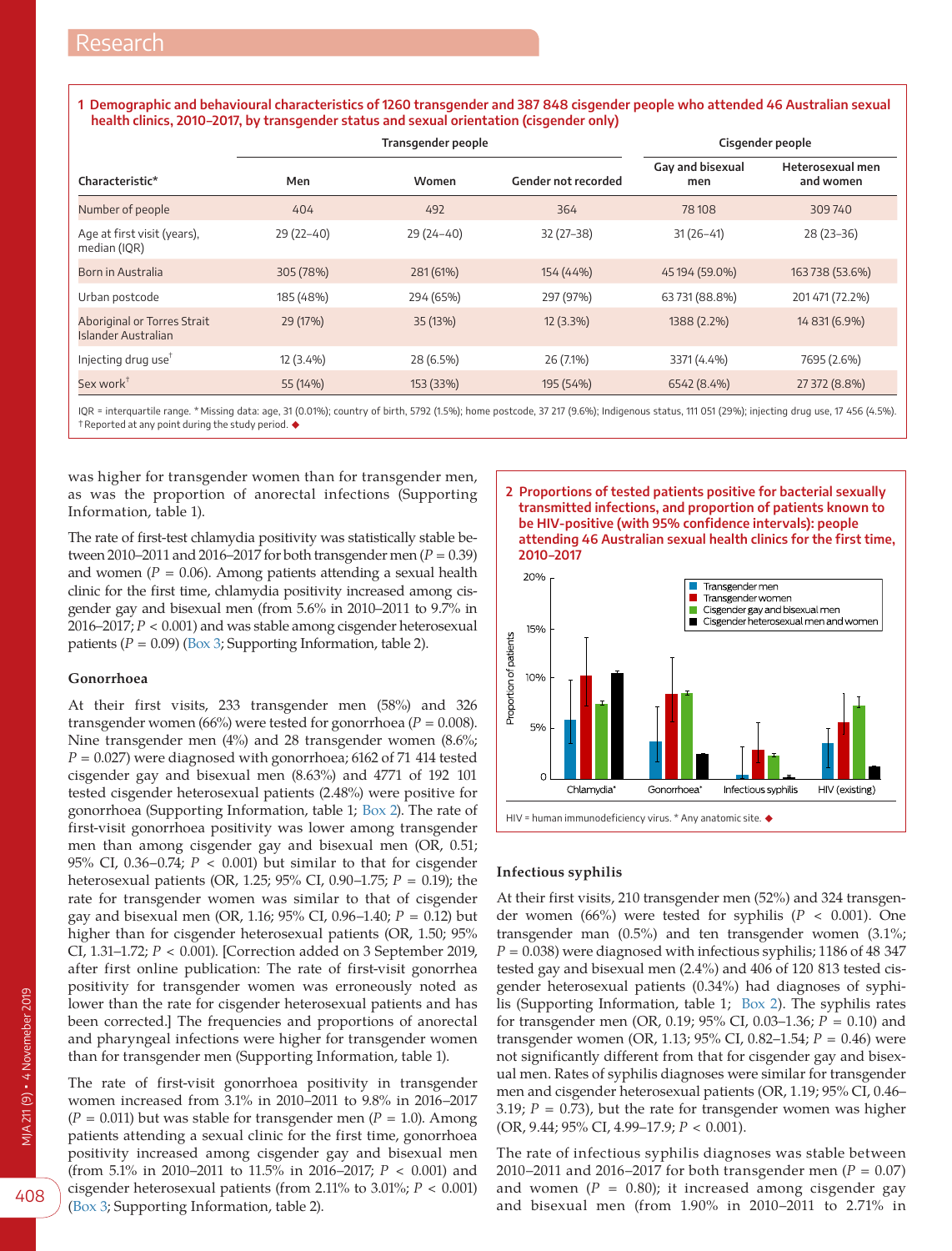

<span id="page-3-0"></span>**3 First-test positivity or diagnosis rate of bacterial sexually transmitted infections and first-visit clinical prevalence of HIV among** 

2016–2017; *P* < 0.001) and cisgender heterosexual patients (from 0.22% to 0.52%,  $P < 0.001$ ) [\(Box 3](#page-3-0); Supporting Information, table 2).

#### **HIV**

Excluding patients known to be HIV-positive at their first visit, 187 of 390 transgender men (48%) and 296 of 464 transgender women (64%) were tested for HIV ( $P < 0.001$ ); there were no positive test results. Fourteen transgender men (3.5%) and 28 transgender women (5.7%) were known to be HIV-positive at their first visits  $(P = 0.19)$ ; 5756 of 78 108 cisgender gay and bisexual men (7.37%) and 3814 of 309 740 cisgender heterosexual patients (1.23%) were HIV-positive at their first visits (Supporting Information, table 1; [Box 2](#page-2-1)). Transgender men were less likely to be HIV-positive than cisgender gay and bisexual men (OR, 0.36; 95% CI, 0.21–0.62; *P* < 0.001), as were transgender women (OR, 0.62; 95% CI, 0.42–0.95; *P* < 0.001); transgender men were more likely to be HIV-positive than

cisgender heterosexual patients (OR, 2.89; 95% CI, 1.69–4.92; *P* < 0.001), as were transgender women (OR, 4.85; 95% CI, 3.31– 7.11;  $P < 0.001$ ).

The proportion of patients with existing HIV infections at first visit was stable between 2010–2011 and 2016–2017 among transgender men ( $P = 0.25$ ) and transgender women ( $P = 0.48$ ); it decreased among gay and bisexual men (from 8.30% in 2010–2011 to 6.09% in 2016–2017; *P* < 0.001) and among cisgender heterosexual patients (from 1.6% in 2010–2011 to 0.95% in 2016–2017; *P* < 0.001) ([Box 3](#page-3-0); Supporting Information, table 2).

#### **Factors associated with sexually transmitted infection diagnoses**

At their first visit, 21 of 251 transgender men (8.4%) and 54 of 351 transgender women (15%) tested for chlamydia and gonorrhoea (duplex testing), syphilis, or for all three were diagnosed with one or more bacterial STIs. Among transgender patients,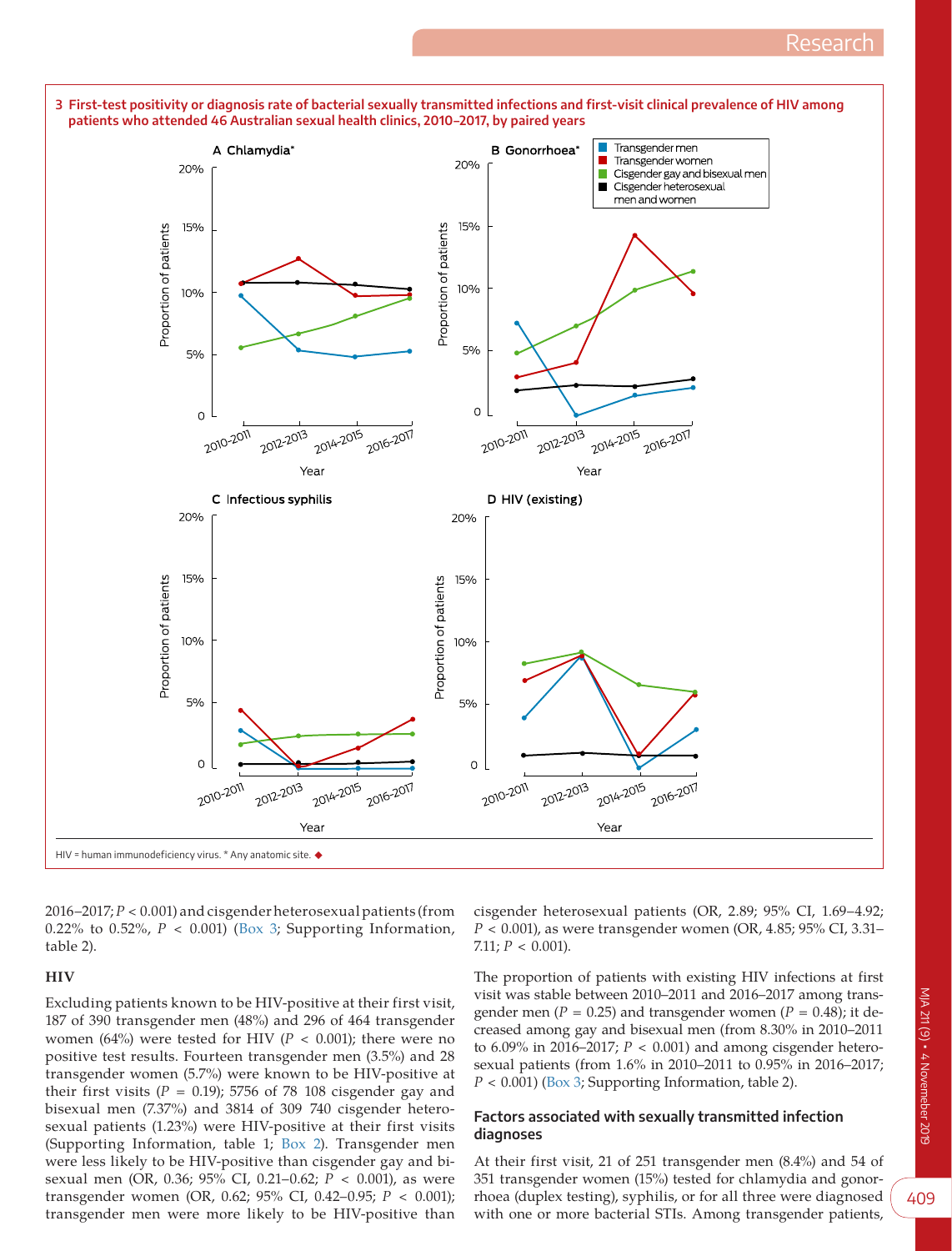#### <span id="page-4-0"></span>**4 First-visit diagnoses of bacterial sexually transmitted infections (chlamydia, gonorrhoea, infectious syphilis) among patients who attended 46 Australian sexual health clinics, 2010–2017: univariate and multivariable analyses\***

|                                         | <b>Transgender patients</b> |         |                          |                          | All patients            |                   |                         |              |
|-----------------------------------------|-----------------------------|---------|--------------------------|--------------------------|-------------------------|-------------------|-------------------------|--------------|
|                                         | OR (95% CI)                 | P       | aOR (95% CI)             | $\mathsf{P}$             | OR (95% CI)             | P                 | aOR (95% CI)            | P            |
| Patient group                           |                             |         |                          |                          |                         |                   |                         |              |
| Cisgender gay and<br>bisexual men       |                             |         |                          |                          | $\mathbf{1}$            |                   | $\mathbf{1}$            |              |
| Cisgender heterosexual<br>patients      |                             |         |                          |                          | 0.78<br>$(0.77 - 0.81)$ | < 0.001           | 0.63<br>$(0.61 - 0.65)$ | 0.001        |
| Transgender men                         | $\mathbf{1}$                |         | $\mathbf{1}$             |                          | 0.51<br>$(0.33 - 0.80)$ | < 0.001           | 0.46<br>$(0.29 - 0.71)$ | 0.001        |
| Transgender women                       | 1.99<br>$(1.17 - 3.39)$     | 0.011   | 1.29<br>$(0.72 - 2.32)$  | 0.40                     | 1.01<br>$(0.76 - 1.36)$ | 0.92              | 0.98<br>$(0.73 - 1.32)$ | 0.92         |
| Age                                     |                             |         |                          |                          |                         |                   |                         |              |
| $\geq$ 30 years                         | $\mathbf{1}$                |         | $\mathbf{1}$             |                          | $\mathbf{1}$            |                   | $\mathbf{1}$            |              |
| < 30 years                              | 1.81<br>$(1.77 - 1.85)$     | 0.001   | 1.64<br>$(1.01 - 2.74)$  | 0.06                     | 1.81<br>$(1.77 - 1.85)$ | ${}_{0.001}$      | 1.91<br>$(1.86 - 1.96)$ | ${}_{0.001}$ |
| Country of birth                        |                             |         |                          |                          |                         |                   |                         |              |
| Australia                               | $\mathbf{1}$                |         | $\mathbf{1}$             | $\qquad \qquad -$        | $\mathbf{1}$            | $\qquad \qquad -$ | $\mathbf{1}$            |              |
| Overseas                                | 1.03<br>$(1.01 - 1.06)$     | < 0.001 | 2.16<br>$(1.22 - 3.81)$  | 0.008                    | 1.04<br>$(1.01 - 1.06)$ | 0.002             | 1.08<br>$(1.05 - 1.10)$ | 0.001        |
| Postcode of residence                   |                             |         |                          |                          |                         |                   |                         |              |
| Non-urban                               | $\mathbf{1}$                |         | $\mathbf{1}$             |                          | $\mathbf{1}$            |                   | $\mathbf{1}$            |              |
| Urban                                   | 0.96<br>$(0.94 - 0.99)$     | 0.004   | 1.76<br>$(0.79 - 3.98)$  | 0.17                     | 0.96<br>$(0.94 - 0.99)$ | 0.004             | 0.98<br>$(0.95 - 1.01)$ | 0.22         |
| Indigenous status                       |                             |         |                          |                          |                         |                   |                         |              |
| Non-Indigenous                          | $\mathbf{1}$                |         | $\overline{1}$           | $\qquad \qquad -$        | $\mathbf{1}$            |                   | $\mathbf{1}$            |              |
| Aboriginal or Torres Strait<br>Islander | 0.61<br>$(0.58 - 0.64)$     | 0.001   | 1.18<br>$(0.66 - 2.12)$  | 0.58                     | 0.88<br>$(0.86 - 0.90)$ | 0.001             | 0.85<br>$(0.83 - 0.87)$ | 0.001        |
| Recent injecting drug use <sup>†</sup>  |                             |         |                          |                          |                         |                   |                         |              |
| <b>No</b>                               | $\mathbf{1}$                |         | $\mathbf{1}$             | $\overline{\phantom{0}}$ | $\mathbf{1}$            |                   |                         |              |
| Yes                                     | 0.9<br>$(0.3 - 3.3)$        | 0.95    | $\overline{\phantom{0}}$ | $\overline{\phantom{0}}$ | 1.01<br>$(0.94 - 1.08)$ | 0.79              |                         |              |
| Recent sex work <sup>+</sup>            |                             |         |                          |                          |                         |                   |                         |              |
| <b>No</b>                               | $\mathbf{1}$                |         | $\mathbf{1}$             |                          | $\mathbf{1}$            |                   | $\mathbf{1}$            |              |
| Yes                                     | 0.73<br>$(0.70 - 0.76)$     | < 0.001 | 1.63<br>$(0.92 - 2.88)$  | 0.09                     | 0.9<br>$(0.8 - 1.0)$    | 0.08              | 0.80<br>$(0.77 - 0.83)$ | < 0.001      |

aOR = adjusted odds ratio; OR = Odds ratio; CI = confidence interval. \* Multivariable analyses included only those patients for whom a sexually transmitted infection test was conducted (any infection) and for whom information on each covariate was recorded: 234 transgender men, 339 transgender women, 65 617 cisgender gay and bisexual men, and 172 898 cisgender heterosexual patients. Transgender people for whom gender was not recorded were excluded from both analyses. Odds ratios adjusted for all other factors significant in univariate analyses.<br>† At least once during the 12 mon

being born overseas (adjusted OR [aOR], 2.16; 95% CI, 1.22–3.81;  $P = 0.008$ ) was significantly associated with receiving STI diagnoses [\(Box 4\)](#page-4-0).

At their first visit, 11 088 of 72 960 tested cisgender gay and bisexual men (15.2%) and 24 400 of 197 224 tested cisgender heterosexual patients (12.4%) were diagnosed with one or more bacterial STIs. In the multivariable analysis of data for all sexual health clinic patients (excluding transgender patients for whom gender was not recorded), being under 30 years of age (aOR, 1.91; 95% CI, 1.86–1.96; *P* < 0.001), born overseas (aOR, 1.08; 95% CI, 1.05–1.10; *P* < 0.001), and non-Indigenous (aOR, 0.85; 95% CI, 0.83–0.87; *P* < 0.001) were each associated with having STI diagnoses. Sex work in the 12 months preceding the consultation was associated with a lower likelihood of infection (aOR, 0.80; 95% CI, 0.77–0.83; *P* < 0.001). The likelihood of an STI diagnosis was lower for transgender men than for cisgender gay and bisexual men (aOR, 0.46; 95% CI, 0.29–0.71; *P* = 0.001), while the likelihood for transgender women was similar (aOR, 0.98; 95% CI, 0.73–1.32;  $P = 0.92$ ) ([Box 4\)](#page-4-0). Compared with cisgender heterosexual patients, the likelihood of an STI diagnosis was similar for transgender men (aOR, 0.72; 95% CI, 0.46–1.13; *P* = 0.16) but greater for transgender women (aOR, 1.56; 95% CI, 1.16–2.10; *P* = 0.003).

#### **Discussion**

We have estimated the prevalence of STIs among transgender men and women attending sexual health clinics in Australia. Among